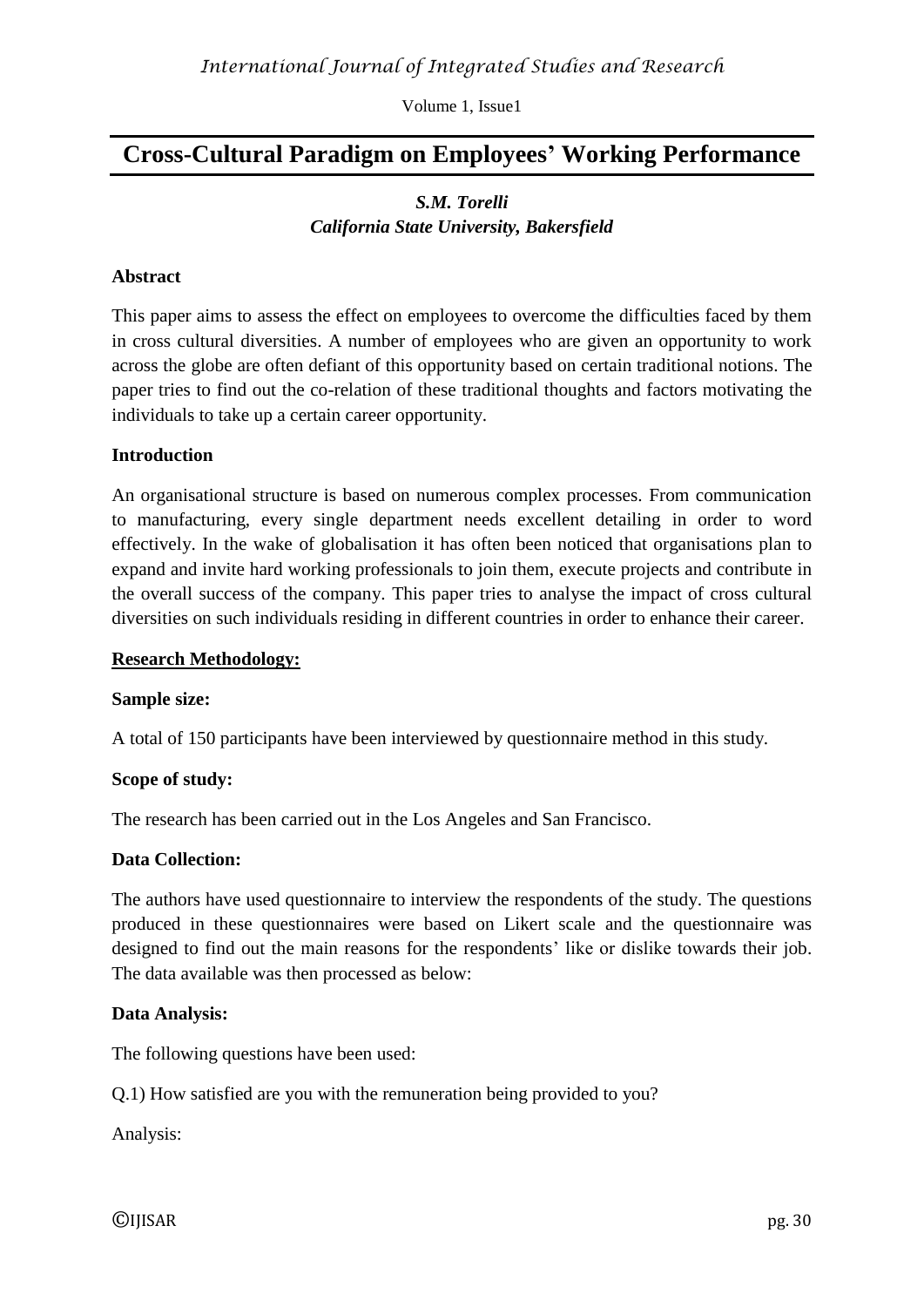The above questioned was used to indicate the monetary rewards and benefits being given to the employees in the tenure of their employment. Fair and decent remuneration holds and explicit place in the minds of employees especially working across geographical boundaries. The underlying statement in many cases is that the remuneration or monetary benefit provided to a certain individual is not fair and sufficient.

Following is the data available from the study:



The above graph shows that 43 respondents are extremely satisfied, 51 are satisfied, 39 are somewhat satisfied and 17 respondents are not at all satisfied with the remuneration being provided to them. During the study, it was also noted that the respondents who are not at all satisfied are either unwilling to do the said job or are just working under pressure being the sole bread earners of the family. Lack of proper salary or compensation can lead to serious reduction in productivity and can hamper the confidence of employees greatly. The willingness to perform a task with full efficiency diminishes if a proper monetary benefit is not extended to employees. Individuals residing in different countries are already living outside their comfort zone and hence should be (at times) given a little extra consideration to help them settle down easily.

There are a number of theories about compensation management which refer to the golden opportunity provided by company managers to its employees. For compensation managers it is important to take care of company's wellbeing as the precondition for every socially responsible behavior is that company can make healthy profits. If a pressure for raising wages strikes directly to the heart of competitive advantage threatening to erode it, result can be negative trend and even the loss of jobs. Here, the stage is open for some other ways of compensating employees. Even if it isn't a part of compensation formally, job security with higher percentage of full-time and permanent contracts compared with competitors can make a company far more better in employee retention than others. What also needs to be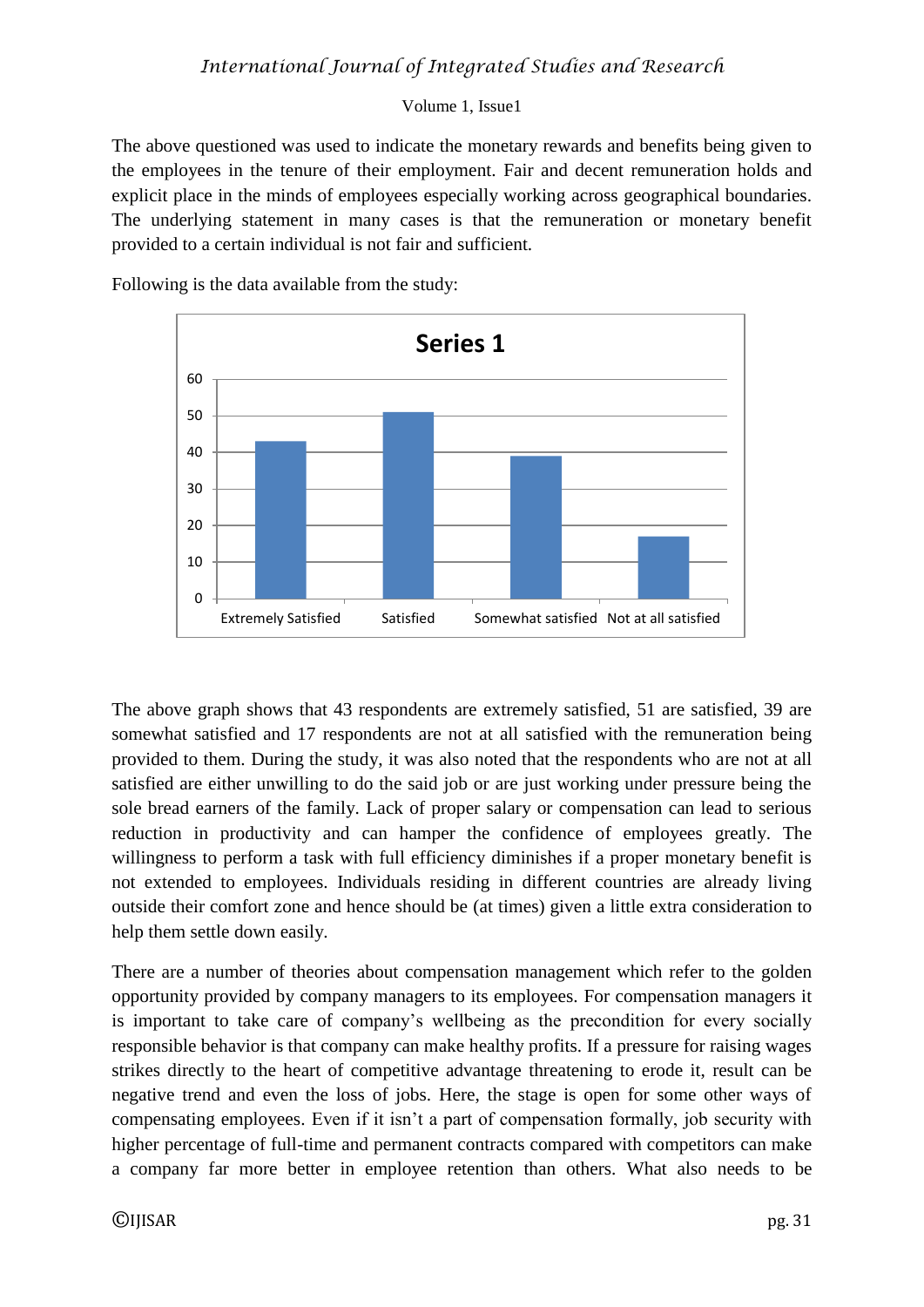understood is that compensation is not just an expense but powerful behavior control mechanism and if company managers don't see signs of dissatisfaction among their workers resulting in bad service, lower productivity then the pay level decisions have to be respected. With signs of dissatisfaction, ability to earn profits will also go down so compensation decision makers need to balance between those two seemingly opposite goals adjusting the pay levels to reach the perfect balance between internal and external alignment. Also, practitioners should always be aware that pay increases improve performance in a short-term only,that more money sometimes makes people want even more and they should ask themselves a question – what really motivates people to achieve?

Q2) How far are you able to cope with the linguistic barriers at workplace?

## Analysis:

The questionnaire yielded the following results:



The above graph shows that 41 respondents have been able to completely cope with the linguistic barriers, 97 respondents have been able to somewhat do so and 12 respondents have faced serious trouble coping up with the linguistic barriers at workplace. It is often noticed that a person hailing from a foreign land is criticised on the basis of language and poor communication is used as an option to eradicate competition. Facing linguistic difficulties have been prevailing since decades; right from exchange students to employees working abroad. This in turn becomes a hurdle may cannot overcome and discontinue working at a certain place. The problem of improper communication can be handled by the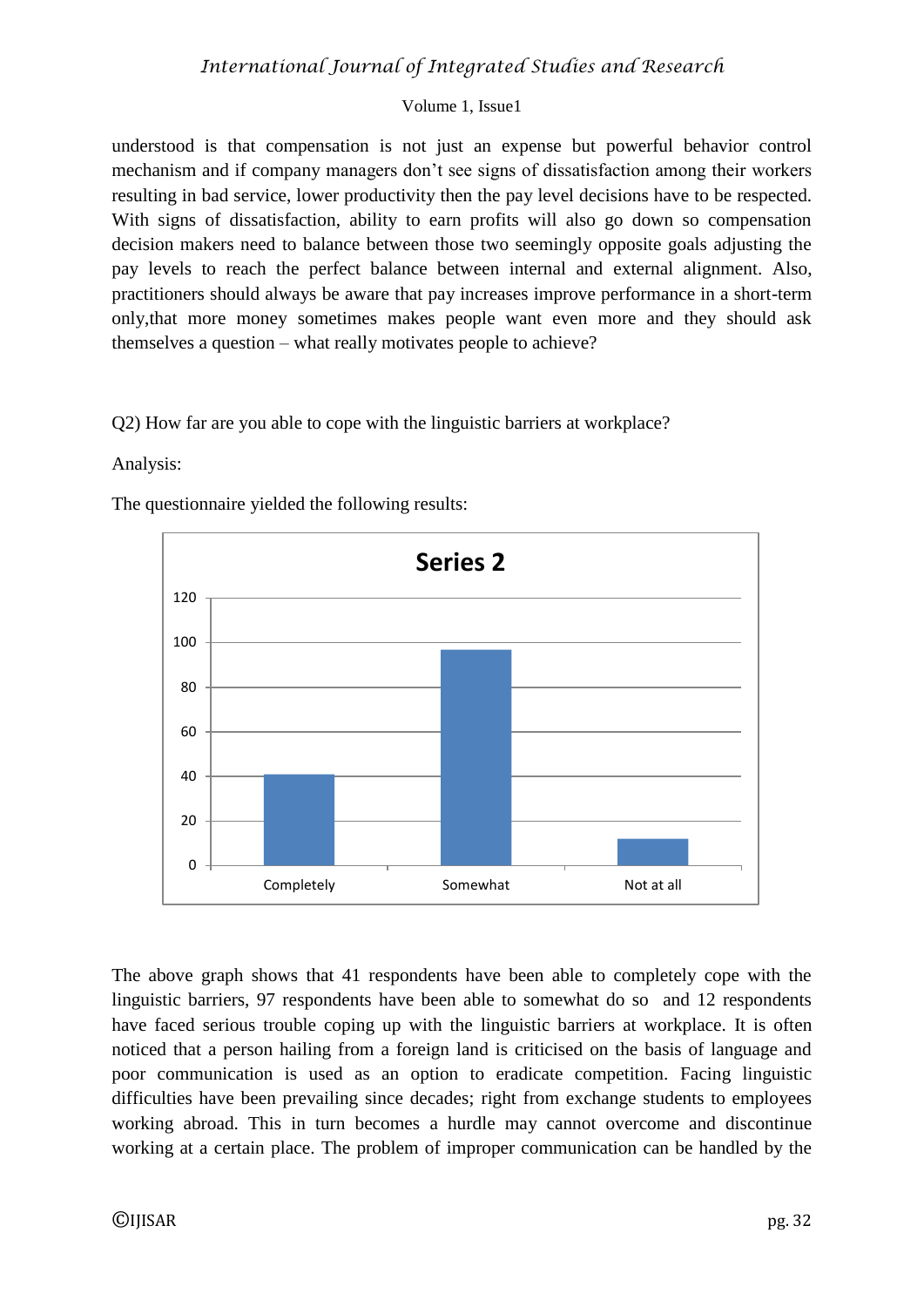organisation by creating a set of rules and standard procedures which should lay emphasis on easing out the situation for individuals working in a foreign land.

Q3) How well are the conflict management techniques in your organisation handled?

Analysis:

The questionnaire yielded the following results:



The above diagram shows that 94 respondents have mentioned that the conflict management strategies in their organisation are highly effective, whereas 38 respondents feel they are mediocre and have scope for improvement and 18 respondents feel that the strategies are poorly maintained and need serious attention. Special attention must be paid to conflict management strategies when cross cultural diversities engage into conflict. This becomes a very sensitive issue as both the parties in the conflict may or may not be aware of the cultural, religious or traditional beliefs and may result into serious pseudo conflicts. This in turn may lead to inter-organisational conflicts and the gap shall keep widening. In recent times, a large emphasis has been laid on introducing 'conflict management' as a subject to impart knowledge about the complexities of handling a conflict and the best ways to avoid or cope with them.

Q 4) Have you noticed or come across gender bias in your organisation?

Analysis: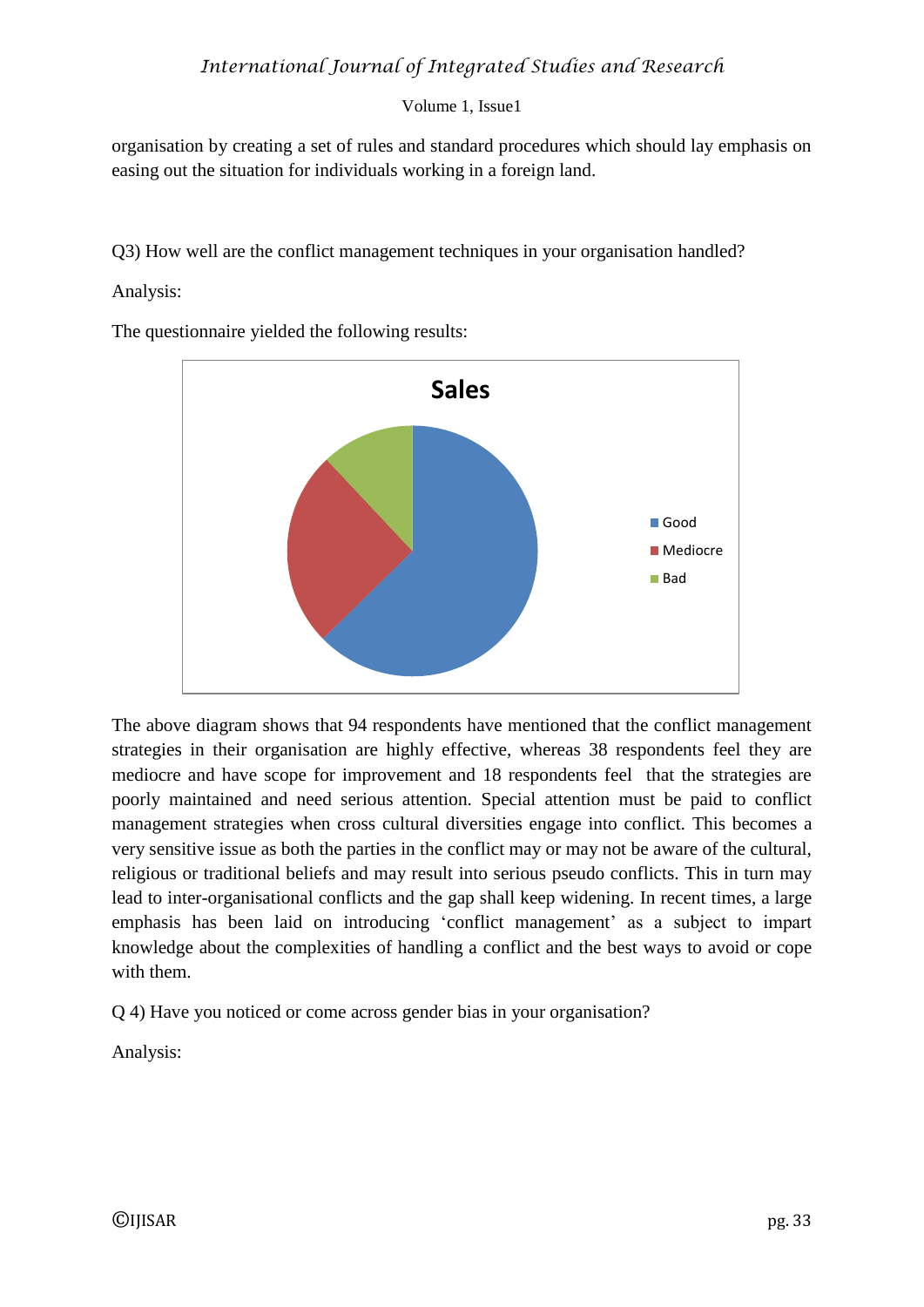

The above diagram illustrates that the possibility of gender bias in an organisation is almost 50%. 87 respondents have not come across any gender bias in their organisation whereas 63 respondents have mentioned about noticing somewhat gender bias around them. This point does not specifically favours any one gender in the society. It is usually assumed that gender bias is concerned only with women and factors such as fair wage, equal treatment, etc. start surfacing our minds. A number of respondents in this study have also pointed out the harsh reality of the fact that certain female co-workers take undue advantage of being a women and that widely affects the environment at the workplace. Gender bias can happen in almost any organisation, knowingly or unknowingly, but it is the responsibility of the managers and the upper level management to keep such issues at bay.

## **Conclusion**

The above research was done as a foundation to judge the underlying problems of cross cultural dimensional problems that arise in the workplace between individuals and the means and methods employed by organisations to overcome them. It has been noted that a number of individuals who enjoy the cross cultural work atmosphere tend to have a higher productivity than those who are working only as a source of earning. This leads to a major need of motivating employees to reach the scale of being able to adjust to their current circumstances with completely focused efforts for the betterment of both, the employee and the organisation. Handling cross cultural issues is a majorly complex task involving high level of judgment and policy upgradation from time to time in order to ensure safety of employees and their interests.